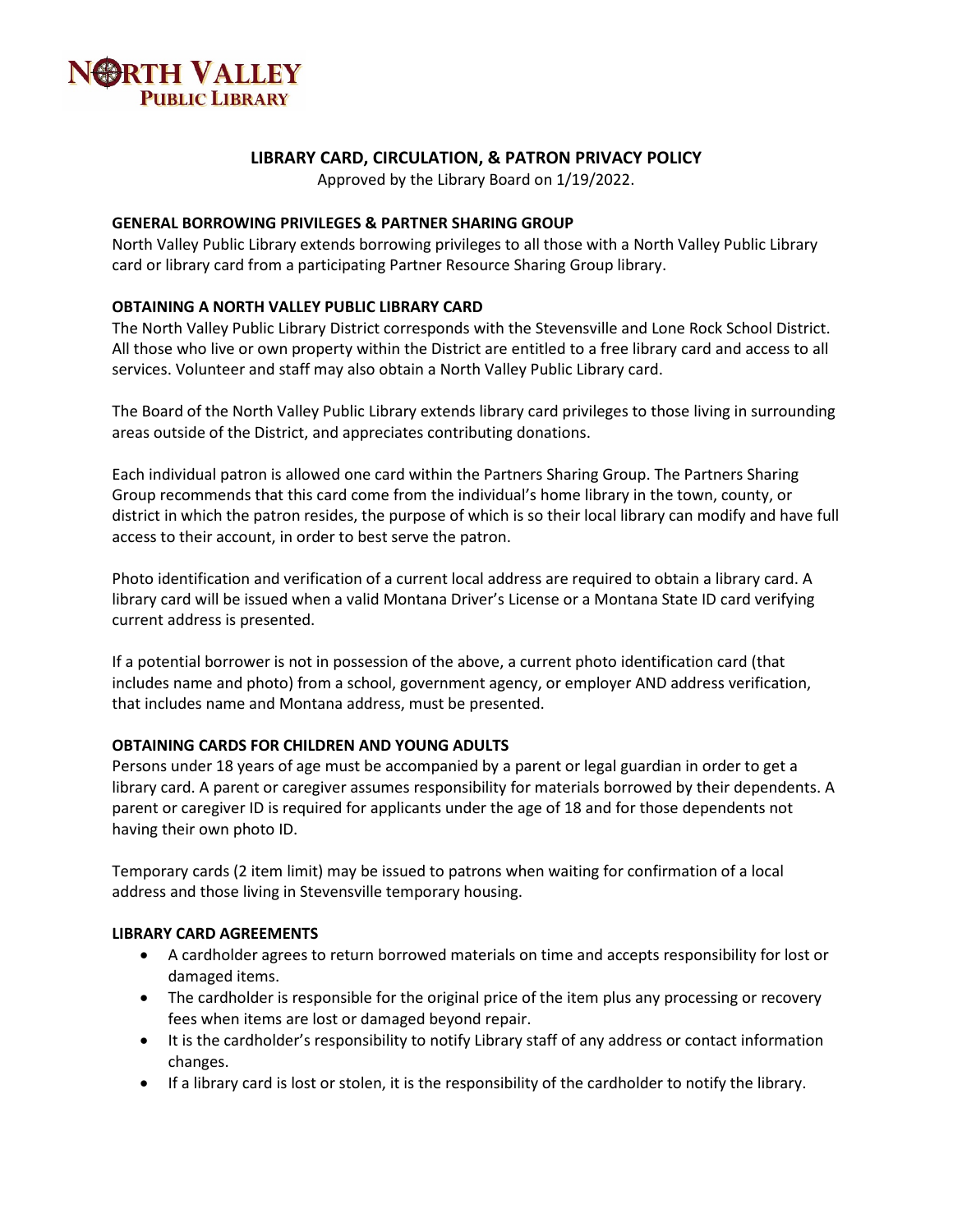• Children have access to all materials in the library, and caregivers accept responsibility for monitoring their child's access to print, media, and electronic resources, including the Internet.

# **CONFIDENTIALITY OF LIBRARY RECORDS POLICY**

It is the policy of the North Valley Public Library District Board of Trustees that individual library records of all library users, no matter their age, are confidential to the extent defined in 22-1-1101 to 22-1-1111, MCA. A library record is any document, record, or other method of storing information which identifies a person as having requested, used or borrowed library material or other records identifying the names or other personal identifiers of a library user. No person may release or disclose a library record or a portion of a library record except in response to a subpoena.

# **ACCESS TO LIBRARY ACCOUNT BY INDIVIDUALS & MINORS**

Each customer has individual control over his or her library card, and presentation of the card or card number permits the holder access to information about the borrower's current circulation record. In order to ensure confidentiality, lost or stolen cards should be reported to North Valley Public Library immediately. Information about a borrower's circulation record also may be released to the borrower in person, upon presentation of photo ID and verification of date of birth.

If a library cardholder is under the age of 18, the caregiver who signed for the child's card may be given specific information regarding the child's record under the following circumstances. Information may be provided to the caregiver listed on the library account upon presentation of identification, and the disclosure will be limited to the extent necessary to recover materials and to collect fines.

In compliance with the Montana Records Confidentiality Act (MCA 22-1-1101, 1103-1111), no information will be released to any person, agency or organization except in response to a valid court order or subpoena, properly presented to a library administrator, or in the recovery of library materials and fines. Any employee or volunteer who discloses information in violation of this policy commits an offense and may be subject to criminal prosecution. The intent of the law is not to withhold information, obstruct just or protect criminals, but to ensure that a citizen's right to privacy is not violated.

Patrons who wish to allow friends or family members to pick up items that they have placed on hold or to find out what items are checked out to their card must give written permission on their library application. A staff member will make a note in the patron's record, indicating that the designated person has permission to pick up the patron's holds and has permission to find out what items are checked out on the patron's library card. The note in the patron's record will indicate that staff has received a form from the patron and the paper copy will not be retained.

# **LIMITS IN BORROWING**

The library asks library users to return materials by the due date.

- When fines/fees or lost or damaged materials reach \$10 or above the card is blocked until the fee is brought below \$10.
- Most materials are available to be borrowed by both District residents and those outside the District with a valid Partner cards. However, special items such as equipment, are limited to patrons with North Valley Public Library cards. North Valley Library cardholders are allowed to check out 3 pieces of equipment (computer, hotspot, telescope etc.) per household at a time. Only patrons 18 and over may check out equipment. However parents may give consent for a minor to borrow equipment by agreeing to take financial responsibility for the equipment and